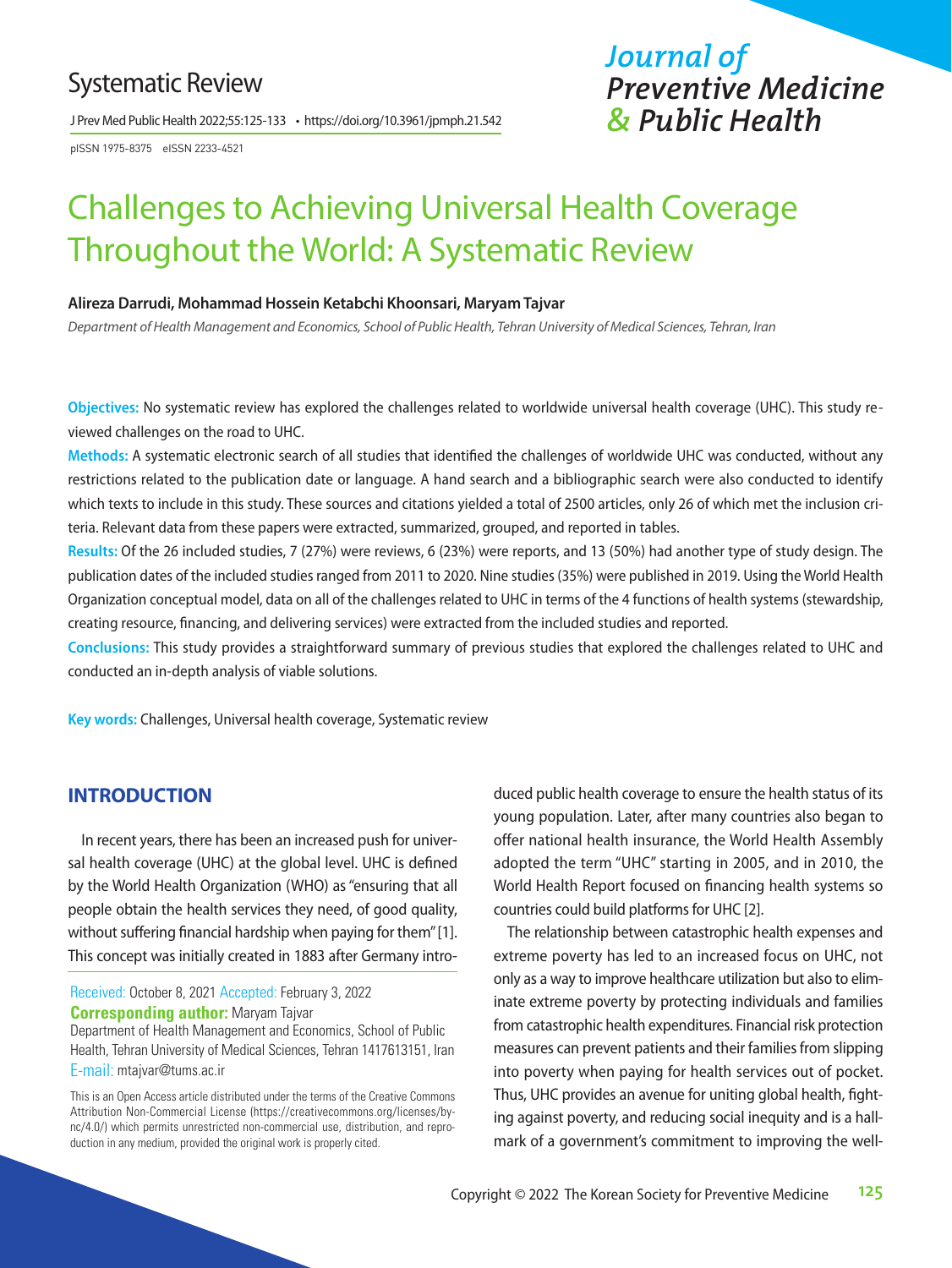#### Journal of **Preventive Medicine** & Public Health

being of all of its citizens [3,4].

Movement toward UHC is a long-term policy engagement that requires both political know-how and technical knowledge. Countries need political leaders with commitment and vision who are ready to invest in an administrative capacity, develop solid institutional foundations, and offer responsive governance. Technical solutions must be accompanied by pragmatic and innovative strategies that address the national political and economic context [5]. Evidence has shown that progress toward UHC needs not only strong political commitment, but also a coherent strategy to ensure that the different aspects of health systems are aligned and coordinated with each other in order to effectively address core performance challenges. The 4 main functions of health systems include financing, stewardship, creating resource, and delivering services, and a coherent and well-aligned strategy for health financing reform plays a key role when addressing challenges related to UHC [6,7].

WHO's thinking on the development of health financing strategies is rooted in its approach to health financing policy, as illustrated in Figure 1 [8]. This figure outlines the links between health financing arrangements and UHC goals as well as intermediate objectives that have plausible links to these goals [9]. This approach combines a normative set of goals that are embedded in the concept of UHC (equity in utilization or service use relative to need, financial protection, and quality) with a descriptive framework of the functions and policies that play a part in all health financing arrangements.

Countries must meet a set of prerequisites in order to achieve UHC, including stakeholder support and a political commitment to funding predominantly from the public sector. The WHO has also proposed 4 essential attributes needed to achieve UHC, which include an efficient and well-run health system, an affordable and equitable system for financing, access to essential medicines and technologies, and a sufficiently trained and motivated health workforce [10]. The common challenges faced by countries when moving toward UHC are coming into sharper focus, and early research [11,12] has begun to identify the most and least effective approaches for addressing these challenges. The solutions to these challenges will likely be highly context-dependent, inherently path-dependent, and shaped by the political leadership and administrative capabilities [13]. However, it remains worthwhile to systematically review all the challenges that could hinder the achievement of UHC based on the current available body of original literature.

In this study, we attempted to gather and review all the available evidence on barriers and challenges to achieving UHC in all countries with available data. Due to the lack of updated nationwide studies, the results of the current systematic review have the potential to be of considerable merit and applicability for policymakers and interested researchers. Understanding the current challenges on the road to achieving UHC is indis-



**Figure 1.** Goals and objectives of universal health coverage (UHC) and the health system that can be influenced by the system of health functions [8].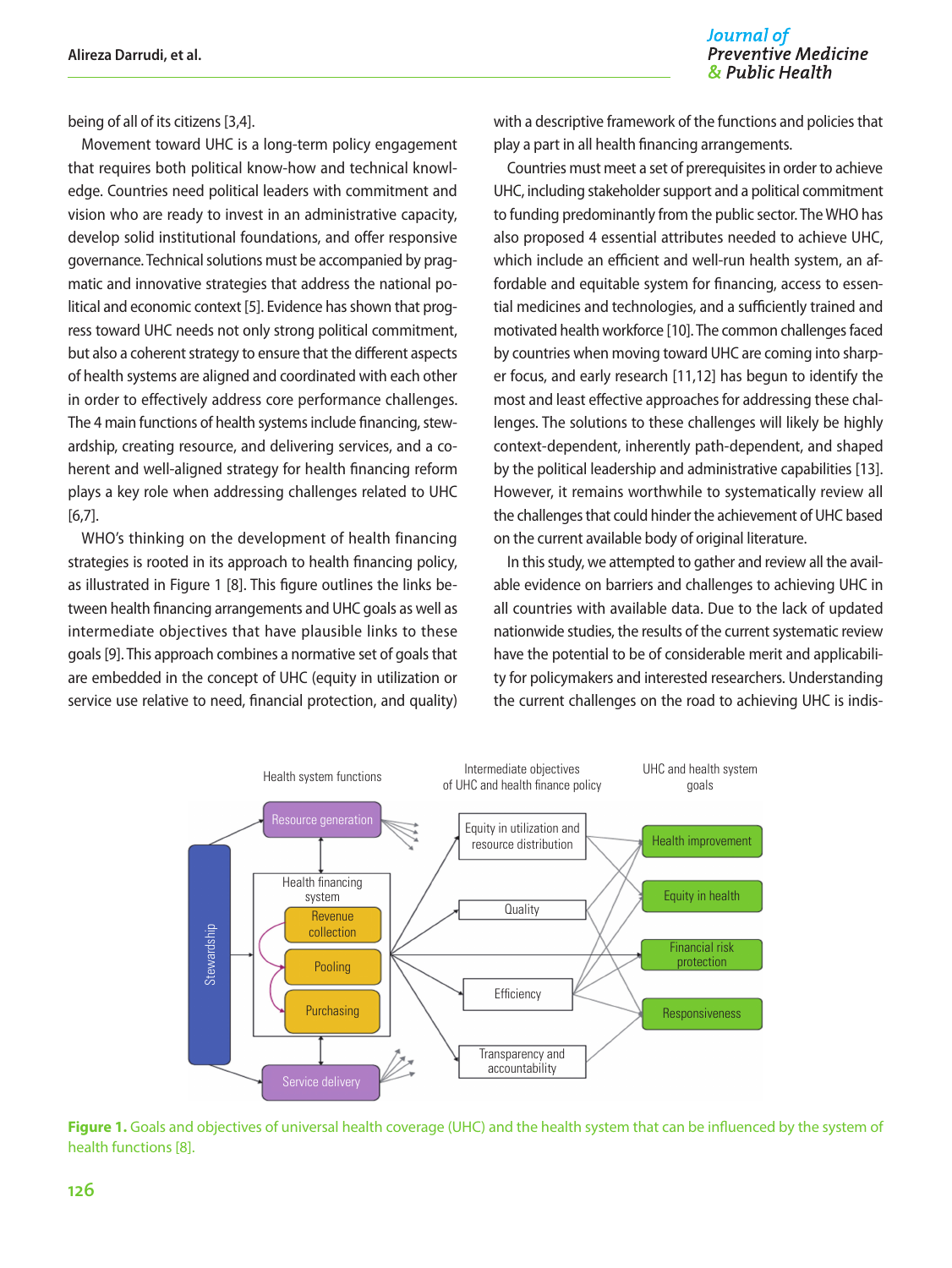pensable for society's development and also is key to eliminating extreme poverty, which can be caused by catastrophic health expenses. In addition, UHC is multidimensional and encompasses legal, political, health, and socioeconomic systems and agendas. Therefore, it is critically important to examine challenges related to UHC from many different angles.

# **METHODS**

#### **Criteria for Considering Studies for This Review**

All types of studies and documents that aimed to identify challenges and barriers to UHC in any part of the world were considered for inclusion in this study. We used the WHO definition of UHC [14], which defines UHC as follows: "Universal health coverage means that all people and communities can use the promotive, preventive, curative, rehabilitative and palliative health services they need, of sufficient quality to be effective, while also ensuring that the use of these services does not expose the user to financial hardship." No limitations with regard to publication date or language were applied when searching for studies.

#### **Search Strategy**

To identify studies based on this review's inclusion criteria, an electronic literature search was first conducted of PubMed, Scopus, Web of Science, and the Cochrane Library databases. For all of the databases, any synonyms to the word "challenge," including obstacle\* OR barrier\* OR challenge\*, were searched followed by the search term "universal health coverage." For example, in PubMed, the search terms were as follows: (((obstacle\*[Title/Abstract]) OR barrier\*[Title/Abstract]) OR challenge\*[Title/Abstract]) AND "universal health coverage" [Title/Abstract]). The bibliographies of the included studies were also searched. We scanned the reference lists of all of the included papers to identify the main contributing authors on this topic. Another search was then conducted using the names of the identified authors to ensure that the most relevant studies were included in the review. Similarly, a hand search was conducted to identify relevant journals, the gray literature, government documentation, informal reports, and other related materials. All identified studies were entered into EndNote X7 for further investigation of their relevance to the topic.



**Figure 2.** PRISMA (Preferred Reporting Items for Systematic Reviews and Meta-Analyses) flow diagram illustrating article selection and elimination.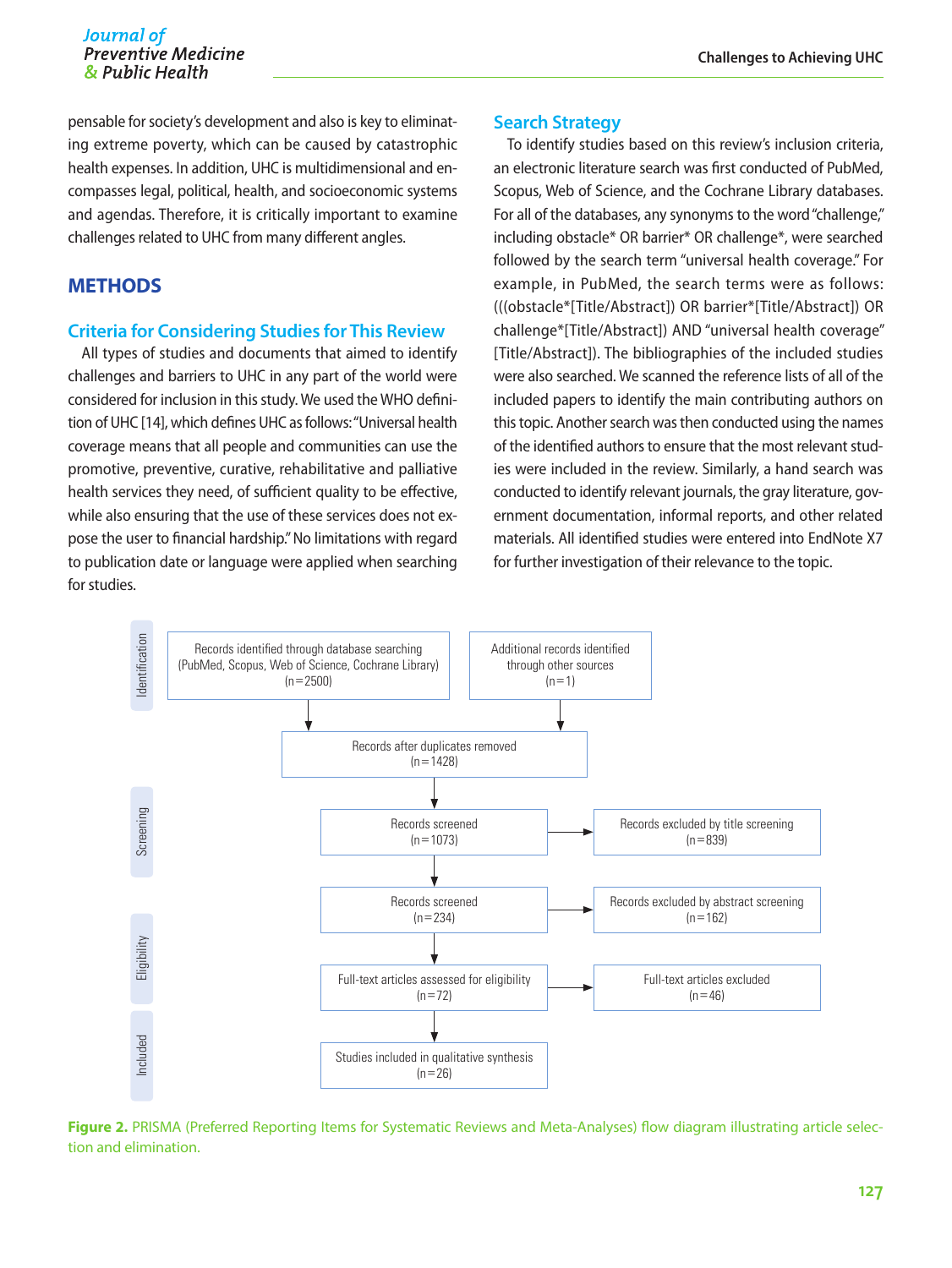#### **Study Selection**

The process of article identification and paper selection is shown in Figure 2. As a result of the electronic search, 2500 papers were initially identified, and 1 paper was identified through the hand search. All duplicate papers ( $n=1428$ ) were removed, and 1073 papers remained. The titles and abstracts of the remaining articles were then independently screened by 2 reviewers, and any studies not related to the research objectives were excluded. A total of 72 papers remained, and the full texts were assessed for eligibility, after which 46 articles were excluded, including 42 that were not relevant to the research objectives, 2 that were written in languages than English, 1 that was a book, and 1 for which the full text was unavailable. A total of 26 studies met the inclusion criteria for this review study and were subsequently included in our analysis. A summary of the included studies is available in Supplemental Material 1.

#### **Data Extraction and Analysis Strategy**

Data on the collected studies, including information on the descriptive characteristics of studies and the studies' methods, such as the study design, sample size, main findings, and the relevant challenges related to UHC, were extracted using a purposefully designed data extraction form. The data are summarized in Supplemental Material 1. In addition, since health system functions can impact goals and objectives related to UHC, we divided challenges related to UHC into 4 categories based on the functions of health systems, which include stewardship, creating resource, financing (which itself includes revenue collection, pooling, and purchasing), and delivering services (Figure 1) [8]. Dividing the challenges of UHC by these 4 functions of health systems was based on discussion and agreement between the authors of this review study; hence, we tried to categorize each challenge according to the most relevant functions. For example, efficiency improvements can promote financial protection and equitable utilization of health services. Efficiency refers to the creation of as many high-quality health services as possible given the available resources. Even though this suggests that resources should not be wasted, health systems should still pursue the lowest cost combinations of service inputs (such as health workers, drugs, and other factors) to provide effective and high-quality service. This also suggests that services should be provided at the lowest possible level of the health system. For example, if a patient can be effectively treated at the primary care level, they should

not be treated at a central hospital [9]. The data extraction process was undertaken by 2 reviewers independently, and discrepancies were addressed and resolved through discussion as needed.

#### **Ethics Statement**

This study is a systematic review and does not deal with human participants.

### **RESULTS**

#### **Description of the Included Studies**

As shown in Supplemental Material 1, among the 26 included studies, 7 (27%) were reviews, 6 (23%) were reports, and 13 (50%) had another type of study design. The publication dates of the included studies ranged from 2011 to 2020, and 9 studies (35%) had a publication date in 2019.

# **Universal Health Coverage Challenges Related to Stewardship**

The main challenges related to UHC concerning stewardship are the lack of inter‑sectoral coordination and gaps in managerial, administrative, and supervisory capacity from the executive level down to the facility level in countries' ministries of health. These include gaps in fundamental business practices (human resources, finance, and procurement). In addition, other challenges, shown in Figure 3, include an absence of managerial feedback loops, in part due to limited supervision and empowerment at healthcare facilities [15-25]; public health challenges such as demographic shifts, epidemiological changes, low equity, and low gross domestic product [15,19,23,26,27]; the liberalization of global trade and the corresponding increased burden of disease resulting in a higher demand for healthcare services [28]; the absence of integrated clinical and frontline health worker data and suboptimal health information systems, as well as the limited use of existing data [21,23,29]; the need to design benefit packages and prioritize certain health needs across 3 dimensions, which include coverage population, service, and cost [13,26]; inefficiencies in the management of insurance schemes [4,17]; insufficient government finances [5,18]; a lack of support from key stakeholders [4], and low trust in public healthcare facilities [21].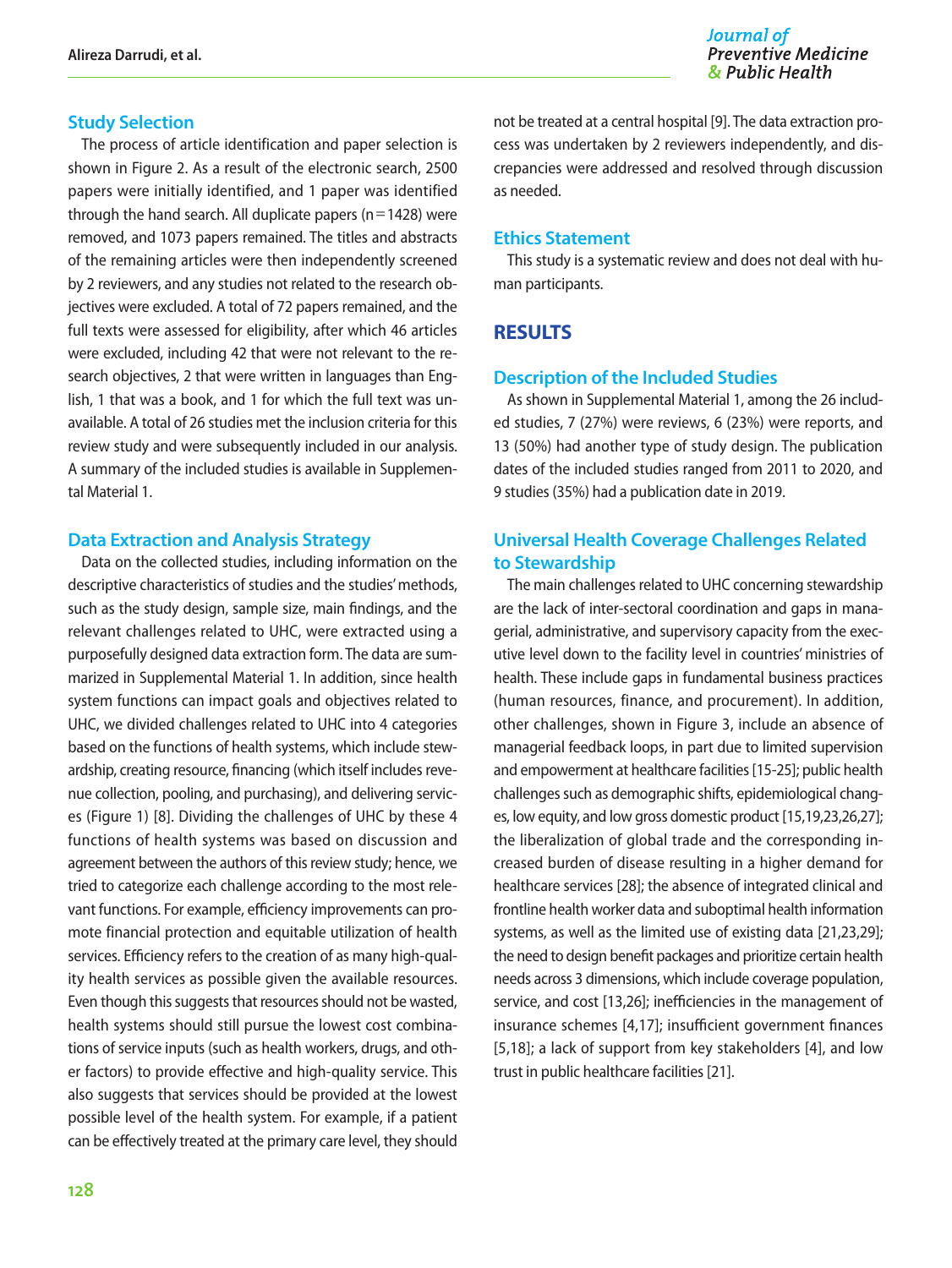

**Example 2** Lack of administrative coordination within the Ministry of Health's overall structure

- Common public health challenges
- Lack and limited use of integrated health worker data
- **Design of a benefit package and prioritization across population, service, and cost**
- Managerial inefficiencies in the insurance scheme
- **Insufficient government finances**
- Lack of key stakeholders' support
- **Poor trust in public facilities**
- Global trade liberalization

**Figure 3.** Challenges related to stewardship.

#### **Universal Health Coverage Challenges Related to Creating Resource**

The main challenges related to UHC concerning creating resource are inadequate human resources and health workers [1,3,5,18-21,23,25]; challenges related to the production, performance, and distribution of health workers [5,25]; inadequate medical facilities for public hospitals and community health centers [25,29]; inadequate health infrastructure [4,20]; a shortage of technology, equipment, and materials [20]; inequity in the allocation of public health resources (both financial and human) [30]; and "supply-side readiness," which refers to the availability and quality of services [13]. Figure 4 summarizes these challenges.

#### **Universal Health Coverage Challenges Related to Financing**

The financing function includes 3 sub-domains, and the challenges of each of these sub-domains are listed in this section. The main challenges related to revenue collection, which is the first sub-domain, are inadequate financial resources [3,18,19,25,31,32], financial sustainability [22,29], poor funding for primary healthcare systems [4], fragmentation of financing arrangements [21,30,33], and mismatches between the allocation of subsidies, disability severity, and socioeconomic status [32].

The main challenges of pooling, the second sub-category, are the lack of health insurance coverage for people and services [4,5,27,29,32], existing systems of voluntary health insurance [28], fragmentation of the pool of health insurance funds [4,27,34], the lack of financial support or protection [1,5,17,23,



**Figure 4.** Percentage of challenges related to resource creation.

30,32,35], the high proportion of out-of-pocket spending [30, 31,35], a large proportion of people who live in extreme poverty who are unable to pay premiums [4,32], the high cost of transportation to reach healthcare facilities for people with disabilities, and disproportionate copayments for physical therapy, laboratory tests, and some medicines [32].

The main challenges of the third sub-category, purchasing, are confusion about the conditions needed to receive reimbursement for health expenses [32]; the small share of resources allocated to low-level health facilities and community-based services [16,25]; the complex interplay between inadequate allocation, unequal distribution, and inefficient utilization of funds allocated to public health measures [33,35]; low investment in health and primary healthcare [21]; cost control [18]; and the unequal allocation of financial resources for public health [23,30].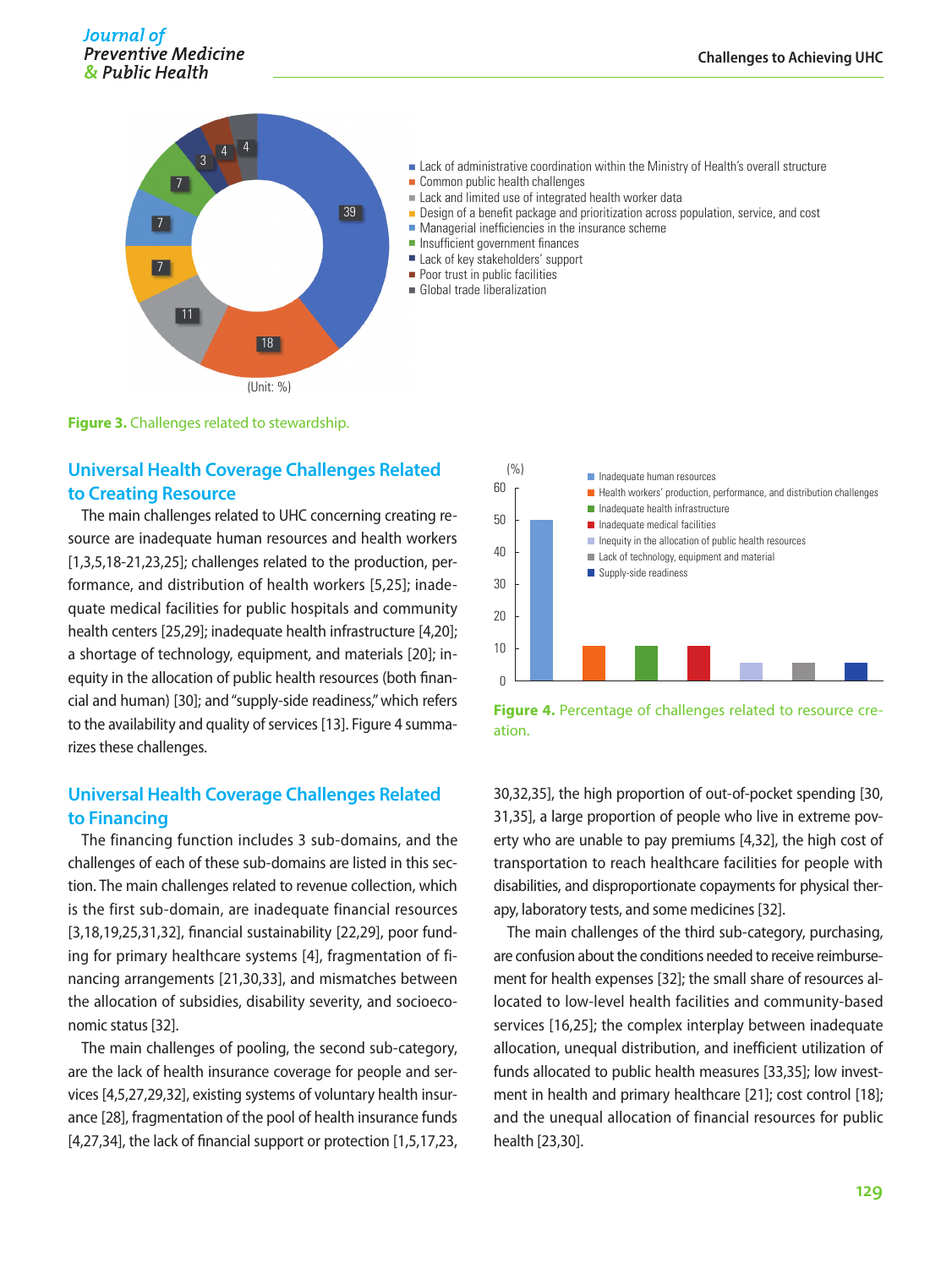



**Figure 5.** Percentage of challenges related to delivering services.

## **Universal Health Coverage Challenges Related to delivering services**

The main challenges related to UHC concerning delivering services, as shown in Figure 5, are unregulated and fragmented healthcare delivery systems [16,19,22,23,25]; inadequate care and services in terms of quality [1,29,33]; the aging of the population, which increases the risk of geriatric health issues [23,27,35]; the increasing burden of non-communicable diseases, persisting infectious diseases, and the reemergence of infectious diseases with pandemic potential [3,19,23,25]; increasing unmet health needs [15,24]; the rapid privatization of healthcare services leading to increased treatment costs [35]; failures to expand and strengthen services [20,25]; incorrect diagnosis of the highest-priority demands [20]; the expansion of health coverage in formal and informal sectors [5,13]; and significant healthcare inequity [17,23,25].

#### **Suggestions to Improve Universal Health Coverage or Overcome Barriers to Universal Health Coverage**

The following suggestions were proposed by the authors of the original studies included in this review for improving UHC or overcoming barriers to UHC:

Sufficient revenue should be raised for health system financing, and the efficiency of revenue utilization should be improved. Coverage for the very poor should be provided, and the proportion of the population that is underinsured should be reduced. Access to quality healthcare in rural areas should also be improved [4,31,32].

Policymakers must develop and adopt national health financing systems to provide financial risk protection [5,29-31,35].

Government stewardship, stakeholder support, and fair contribution and distribution of resources by appropriate health financing modalities should be undertaken [28,30,31].

General revenues should be used to fully cover the informal sector, or a combination of tax subsidies, non-financial incentives, and contributory requirements should be devised and implemented [13,31].

An integrated dynamic UHC system that is adaptable to a rapidly developing society should be developed to provide an affordable and sustainable path toward healthcare for all [1,29,30].

Movement toward UHC should be established as a longterm policy engagement requiring both technical knowledge and political know-how [5,27].

UHC schemes should be designed to cover the entirety of a country's population, including those in poverty in addition to those with higher income levels using special strategies [1,28].

The role of strategic purchasing when working with powerful private sector entities, the effects of federal structures, and the implications of investment in primary healthcare as a foundation for UHC should be explored [18,27].

## **DISCUSSION**

This systematic review focused on the challenges that exist on the road toward worldwide UHC. Due to the diversity of the included studies in terms of their main objectives, designs, publication dates, and other decisive factors, the identified challenges cannot be generalized to all countries throughout the world. However, these challenges can be observed anywhere in the world with differing degrees of severity depending on the context.

Based on the identified studies, we can conclude that the lack of administrative coordination related to stewardship, insufficient human resources related to creating resource, a lack of financial support related to financing, and unregulated and fragmented healthcare delivery systems related to delivering services were the most common challenges on the road toward worldwide UHC. However, the 3 most frequently mentioned challenges were inconsistencies within the structures of the health ministries and their related facilities, insufficient human resources, and a lack of financial support.

When categorizing challenges by the 4 functions of health systems, some of the challenges were difficult to classify according to 1 function since some of them were related to mul-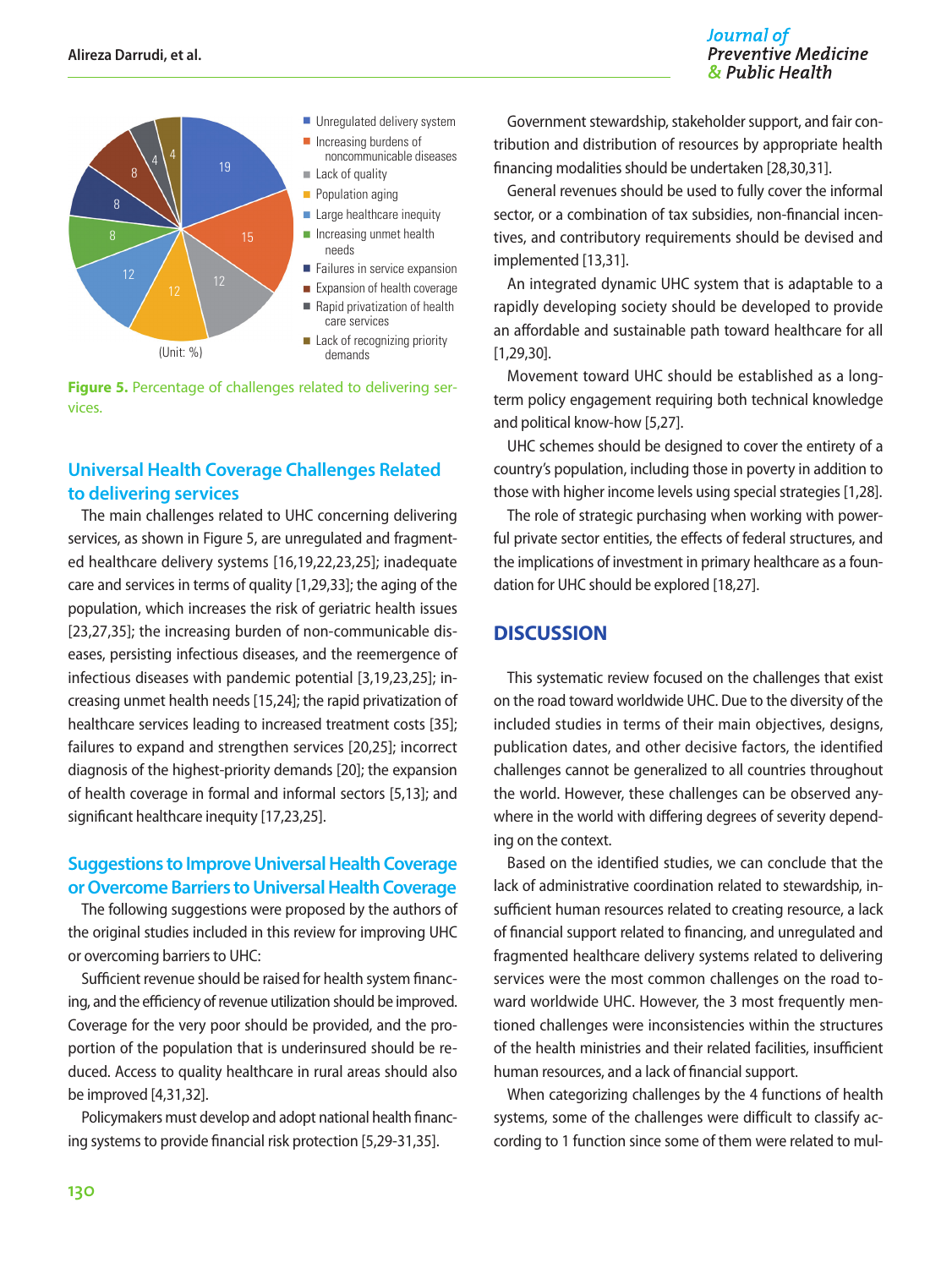tiple functions. We categorized these challenges based on the most relevant function. For example, inadequate medical facilities, which we classified as a creating resource challenge, can be considered a financing challenge since the reason behind inadequate medical facilities is often a lack of sufficient financial resources to invest in such facilities. Similarly, a lack of health insurance coverage for people and services, which we classified as a financing challenge, can also be considered a stewardship challenge since a possible reason for a lack of health insurance coverage may be upstream policies related to stewardship.

Since most of the fundamental challenges related to UHC can be linked to a weak political commitment and a lack of policy advocacy, we can conclude that major policy alterations must be made. In addition, badly designed policies should be revised to improve health coverage.

To achieve UHC, specific programs to train human capital should be developed and expanded alongside the allocation of more financial resources. The support of stakeholders must also be considered, and the distribution of human and financial resources must be revisited. As of the time of this study, due to the coronavirus disease 2019 pandemic, many countries are struggling with poor economic sustainability. Policymakers should take initiative to enact stronger healthcare measures, and leaders should make serious efforts to implement their solutions.

The results of this study could help health stakeholders and decision-makers identify the challenges most relevant to their countries and devise plans for achieving UHC by addressing these challenges. Achieving UHC is not limited to high-income and developed countries, and low-income, middle-income, and developing countries can also take effective steps to address challenges related to UHC and improve the status of health coverage across their populations. However, the countries that made the most successful efforts toward UHC have benefited from their governments' political and financial commitments and private sector assistance. Comprehensive governmental support and tax financing have been the most successful strategies for governments concerning the health sector [33,34]. Recognition of a country's health needs and the implementation of measures to expand and strengthen the health system, particularly measures concerning prevention and public health, have been among the most consequential strategies undertaken by countries that successfully achieved UHC. In addition, the development of coordinated referral systems has also helped to improve health coverage leading to UHC [5,14].

The pathway to UHC specifically depends on a country's history, available resources, expectations, and political economy [23]. No country has enough resources to meet all of the health needs of all of its citizens, and trade-offs must always be made. When countries develop road maps for achieving UHC, they must prioritize investments to address their populations' health needs given their limited resources, institutional capacities, burdens of disease, and levels of community engagement, among other factors. It is important to understand challenges, issues, and options in order to engage in evidence-based planning and decision-making.

#### **CONCLUSION**

This study provides a straightforward summary of previous studies that explored the challenges related to UHC and conducted an in-depth analysis of viable solutions. Based on the challenges identified in this study, policymakers should take active steps to consider viable solutions to overcome these challenges. Demographic and structural foundations of countries must also be taken into account when devising solutions to these challenges.

#### **SUPPLEMENTAL MATERIALS**

Supplemental material is available at [https://doi.org/10.](https://doi.org/10.3961/jpmph.21.542) [3961/jpmph.21.542](https://doi.org/10.3961/jpmph.21.542).

### **CONFLICT OF INTEREST**

The authors have no conflicts of interest associated with the material presented in this paper.

#### **FUNDING**

None.

# **ACKNOWLEDGEMENTS**

None.

# **AUTHOR CONTRIBUTIONS**

Conceptualization: Tajvar M, Darrudi A. Data curation: Tajvar M, Darrudi A, Ketabchi Khoonsari MH. Formal analysis: Tajvar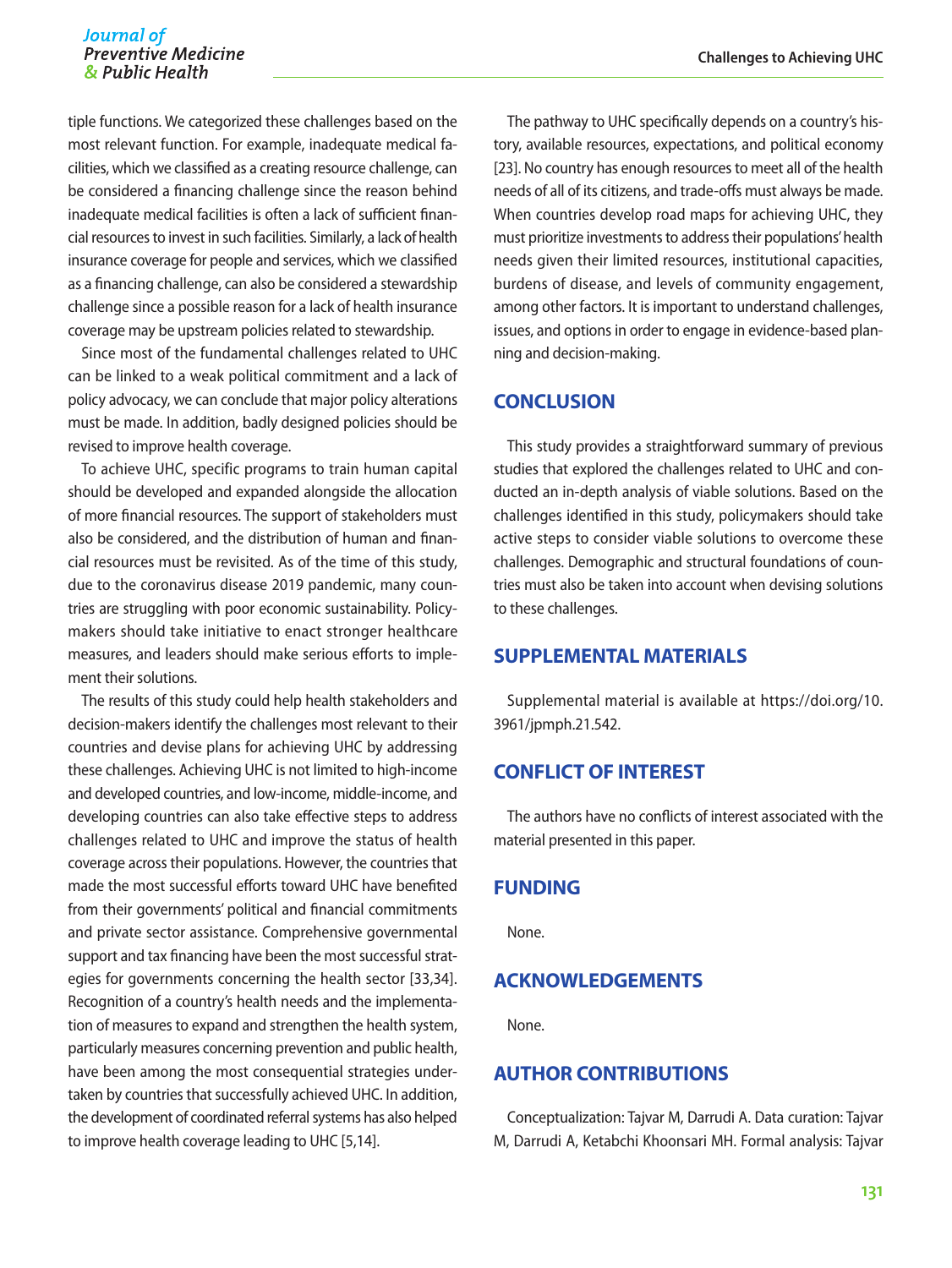M, Darrudi A. Funding acquisition: None. Methodology: Tajvar M, Darrudi A. Project administration: Tajvar M, Darrudi A. Visualization: Tajvar M, Darrudi A. Writing – original draft: Tajvar M, Darrudi A, Ketabchi Khoonsari MH. Writing – review & editing: Tajvar M, Darrudi A, Ketabchi Khoonsari MH.

# **ORCID**

Alireza Darrudi *https://orcid.org/0000-0002-5811-2166* Mohammad Hossein Ketabchi Khoonsari

*https://orcid.org/0000-0002-7915-2570* Maryam Tajvar *https://orcid.org/0000-0003-0608-6768*

# **REFERENCES**

- 1. Hussein R. A review of realizing the universal health coverage (UHC) goals by 2030: part 1- status quo, requirements, and challenges. J Med Syst 2015;39(7):71.
- 2. Jindal AK. Universal health coverage: the way forward. Indian J Public Health 2014;58(3):161-167.
- 3. Van Minh H, Pocock NS, Chaiyakunapruk N, Chhorvann C, Duc HA, Hanvoravongchai P, et al. Progress toward universal health coverage in ASEAN. Glob Health Action 2014;7:25856.
- 4. Umeh CA. Challenges toward achieving universal health coverage in Ghana, Kenya, Nigeria, and Tanzania. Int J Health Plann Manage 2018;33(4):794-805.
- 5. Reich MR, Harris J, Ikegami N, Maeda A, Cashin C, Araujo EC, et al. Moving towards universal health coverage: lessons from 11 country studies. Lancet 2016;387(10020):811-816.
- 6. World Health Organization, Kutzin J, Witter S, Jowett M, Bayarsaikhan D. Developing a national health financing strategy: a reference guide; 2017 [cited 2021 Sep 1]. Available from: [https://](https://apps.who.int/iris/handle/10665/254757) [apps.who.int/iris/handle/10665/254757](https://apps.who.int/iris/handle/10665/254757).
- 7. Kutzin J. Health financing for universal coverage and health system performance: concepts and implications for policy. Bull World Health Organ 2013;91(8):602-611.
- 8. Hort K, Goss J, Hopkins S, Annear P. Conceptual frameworks, health financing data and assessing performance: a stock-take of tools for health financing analysis in the Asia-Pacific region. Health Policy and Health Finance Knowledge Hub Working Paper Series No. 5. Melbourne: Nossal Institute for Global Health; 2010.
- 9. World Health Organization, McIntyre D, Kutzin J. Health financing country diagnostic: a foundation for national strategy development; 2016 [cited 2021 Sep 1]. Available from: [https://](https://apps.who.int/iris/handle/10665/204283)

[apps.who.int/iris/handle/10665/204283.](https://apps.who.int/iris/handle/10665/204283)

- 10. Bigdeli M, Laing R, Tomson G, Babar ZU. Medicines and universal health coverage: challenges and opportunities. J Pharm Policy Pract 2015;8(1):8.
- 11. Liang L, Langenbrunner JC. The long march to universal coverage: lessons from China; 2013 [cited 2021 Sep 1]. Available from: [https://openknowledge.worldbank.org/handle/10986/](https://openknowledge.worldbank.org/handle/10986/13303) [13303](https://openknowledge.worldbank.org/handle/10986/13303).
- 12. Jeong HS. Expanding insurance coverage to informal sector populations: experience from Republic of Korea; 2010 [cited 2021 Sep 1]. Available from: [https://www.who.int/healthsys](https://www.who.int/healthsystems/topics/financing/healthreport/RepKoreaNo38Final.pdf)[tems/topics/financing/healthreport/RepKoreaNo38Final.pdf](https://www.who.int/healthsystems/topics/financing/healthreport/RepKoreaNo38Final.pdf).
- 13. Arab M, Tajvar M, Akbari F. Selection an appropriate leadership style to direct hospital manpower. Iran J Public Health 2006; 35(3):64-69.
- 14. World Health Organization. Universal health coverage (UHC); 2021 [cited 2021 Sep 1]. Available from: [https://www.who.int/](https://www.who.int/news-room/fact-sheets/detail/universal-health-coverage-(uhc)) [news-room/fact-sheets/detail/universal-health-coverage-](https://www.who.int/news-room/fact-sheets/detail/universal-health-coverage-(uhc)) (uhc).
- 15. Massuda A, Titton C, Moysés ST. Exploring challenges, threats and innovations in global health promotion. Health Promot Int 2019;34(S1):i37-i45.
- 16. Gilbert K, Park K, Capuano C, Soakai TS, Slatyer B. Achieving UHC in the Pacific, a closer look at implementation: summary of a report for Pacific health ministers. Health Syst Reform 2019;5(1):83-90.
- 17. Shan L, Wu Q, Liu C, Li Y, Cui Y, Liang Z, et al. Perceived challenges to achieving universal health coverage: a cross-sectional survey of social health insurance managers/administrators in China. BMJ Open 2017;7(5):e014425.
- 18. Marten R, McIntyre D, Travassos C, Shishkin S, Longde W, Reddy S, et al. An assessment of progress towards universal health coverage in Brazil, Russia, India, China, and South Africa (BRICS). Lancet 2014;384(9960):2164-2171.
- 19. Singh Z. Universal health coverage for India by 2022: a utopia or reality? Indian J Community Med 2013;38(2):70-73.
- 20. de França VH, Modena CM, Confalonieri UE. A multiprofessional perspective on the principal barriers to universal health coverage and universal access to health in extremely poor territories: the contributions of nursing. Rev Lat Am Enfermagem 2016;24:e2688.
- 21. Saleh SS, Alameddine MS, Natafgi NM, Mataria A, Sabri B, Nasher J, et al. The path towards universal health coverage in the Arab uprising countries Tunisia, Egypt, Libya, and Yemen. Lancet 2014;383(9914):368-381.